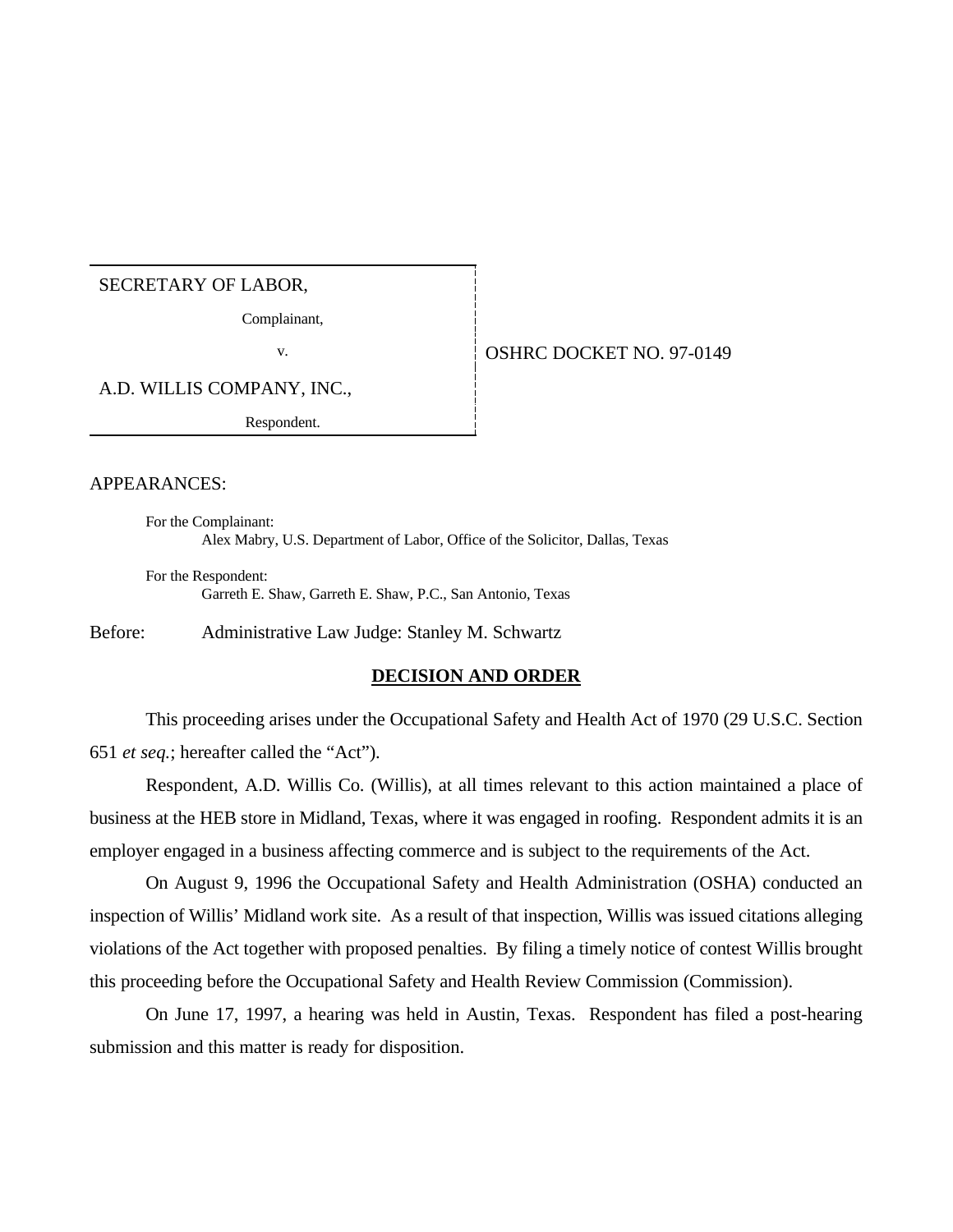#### **Alleged Violations**

Citation 1, item 1 alleges:

29 CFR 1926.501(b)(1): Employees working/walking on or near a walking/working surface with an unprotected side or edge, which was 6 feet or more above a lower level, were not protected from falling by use of guardrail systems, safety net systems, or personal fall arrest systems:

Employees were observed working at the front edge of the HEB located at the corner of Midkiff and Wadley Streets. The employees were not provided with any means of fall protection.

The cited standard states:

*Unprotected sides and edges.* Each employee on a walking/working surface (horizontal and vertical surface) with an unprotected side or edge which is 6 feet (1.8m) or more above a lower level shall be protected from falling by the use of guardrail systems, safety net systems, or personal fall arrest systems.

In the alternative, the Secretary alleges violation of the more specific standard at §1926.501(b)(10),

#### which states:

*Roofing work on Low-slope roofs.* Except as otherwise provided in paragraph (b) of this section, each employee engaged in roofing activities on low slope roofs, with unprotected sides and edges 6 feet (1.8m) or more above lower levels shall be protected from falling by guardrail systems, safety net systems, personal fall arrest system, or warning line system and safety monitoring system. . . .

# *Facts*

Compliance Officer (CO) Antonio R. Sanchez testified that on the inspection date he arrived at the HEB site in Midland at around 9:15 to 9:30 a.m. (Tr. 19). Upon his arrival, Sanchez observed and videotaped two Willis employees working at the very edge of the north front corner of the HEB rooftop (Tr. 19-20, 25). The HEB roof is approximately 30 feet high, and 263 feet wide by 310 feet long (Tr. 28). The employees, Ronald Padgett and Albert Nunez, were drilling and welding a flashing at the edge of the roof (Tr. 22, 24). No fall protection was visible (Tr. 22).

Sanchez testified that he spent the next two to two and one half hours inspecting the electrical contractor on site (Tr. 82). At around 11:00 to 11:15 a.m. he went up to the roof (Tr. 27, 96). Sanchez interviewed Padgett, who stated that he was a supervisor for Willis, working as a roofer (Tr. 32; Exh. C-2). Padgett stated that he was drilling T-bar at the edge of the roof, and was not using a safety belt (Tr. 32; Exh. C-2). Sanchez testified that Willis' foreman, George Gomez, agreed that there was no fall protection in place at that time; Sanchez stated that Gomez told him there were normally harnesses and belts on the job, but that they were not on the site that day (Tr. 92, 98).